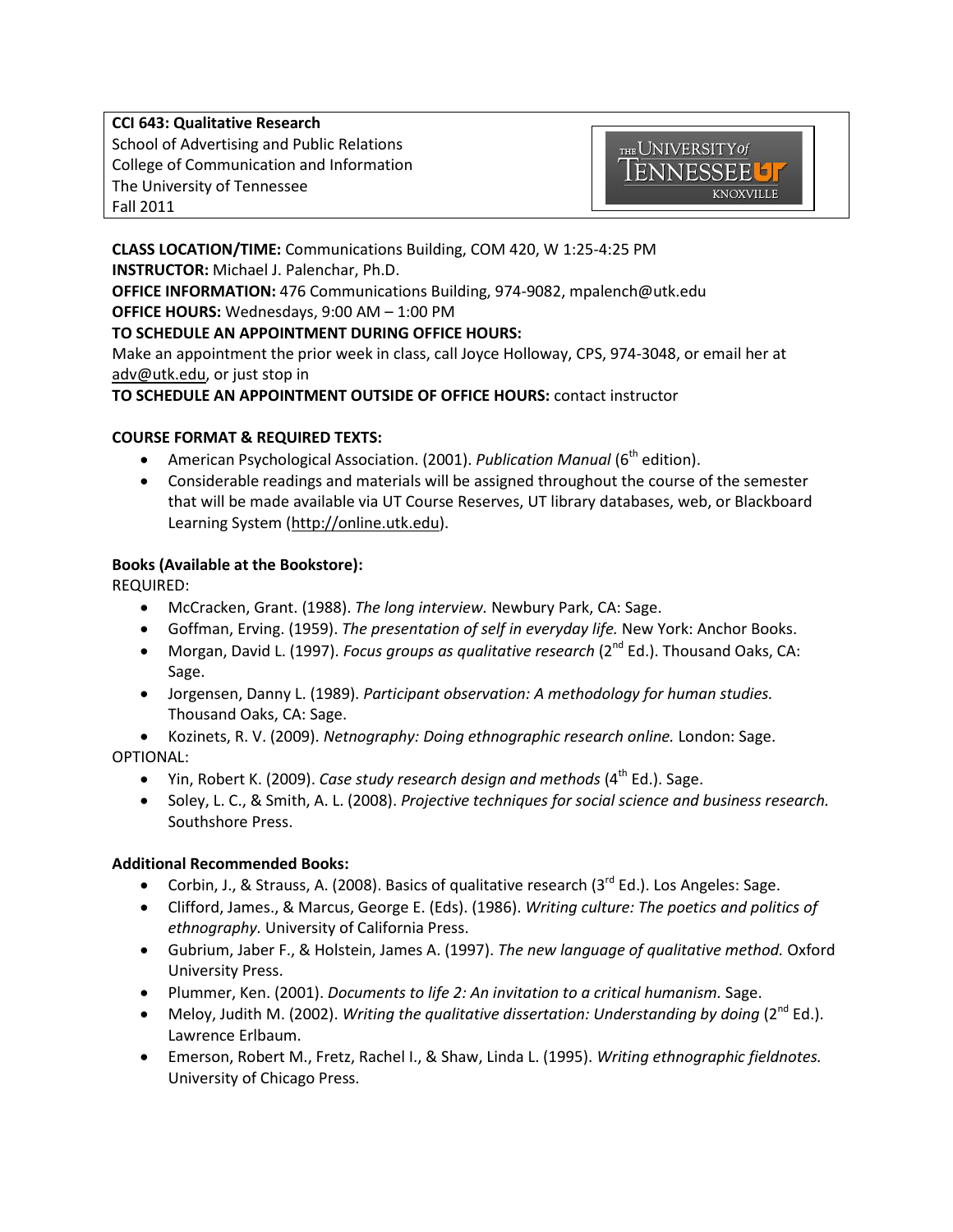This course is an introduction to doctoral-student level, qualitative methods of social research. Examples rely heavily on applications to communication. This course addresses the practical, "how to," dimensions of qualitative methodology, and the ontological, epistemological and theoretical commitments and stances that are tied to these methods. At the conclusion of the course, you should have an introductory knowledge of the use of qualitative methods. Proficiency in qualitative research, however, will require further experience.

As a graduate seminar, this course is organized around a lecture/discussion format. It requires your regular informed participation, and your careful, critical reading of all material assigned for each week. In addition to your reading and participation in class discussion, there are various assignments for the course. Spelling and grammar are important in these assignments and severe deductions will occur for careless mistakes (if you need help with your writing, please hire an editor or seek help at the Writing Center on campus). In general, papers are to be analytical and probing. References you consult should be cited APA style. The task is to examine the material in depth and to demonstrate your own independent thinking about the subject matter. To prepare each paper, it is necessary to have read, carefully and critically, all the material assigned not only for that week but for all previous weeks as well. We will spend some class time discussing your papers. In general, papers are to be analytical and probing. The task is to examine the material in depth and to demonstrate your own independent thinking about the subject matter.

**CCI Diversity Statement:** CCI recognizes and values diversity. Exposing students to diverse people, ideas and cultures increases opportunities for intellectual inquiry, encourages critical thinking, and enhances communication and information competence. When all viewpoints are heard, thoughtfully considered, and respectfully responded to, everyone benefits. Diversity and fairness unite us with the wider professional and global community.

**Disability Accommodation Statement:** Any student who feels s/he may need an accommodation based on the impact of a disability should contact with one of your instructors privately to discuss your specific needs. Please contact the Office of Disability Services at 865-974-6087 in 2227 Dunford Hall to coordinate reasonable accommodations for students with documented disabilities.

#### **POLICIES:**

- This course adheres to the university's Academic Standards of Conduct and Honor Statement, as presented in the student handbook *Hilltopics.* All students are expected to be honorable and to observe standards of conduct appropriate to a community of students and scholars.
- This course adheres to the university's policy regarding the use and release of student records that are governed by Public Law 93-380, the Family Educational Rights and Privacy Act and the Tennessee Public Records Act (FERPA), which charges the university and its employees with protecting the confidentiality of the educational records or its prospective, current and former students.
- Students must meet prerequisite and corequisite requirements for this course. Students are required to ensure their proper registration for the course.
- Students are expected to attend all classes, arrive on time and participate in class discussion. Since this is a first-year doctoral seminar, students are especially expected to attend all classes.
- In general, students will not be allowed to make up missed work. Exceptions to this policy will be limited to documented exceptional circumstances (i.e., travel authorized by the university, documented emergencies). Important dates have been announced in advance in the syllabus so that students can schedule other activities around these deadlines. Exceptions will be rare and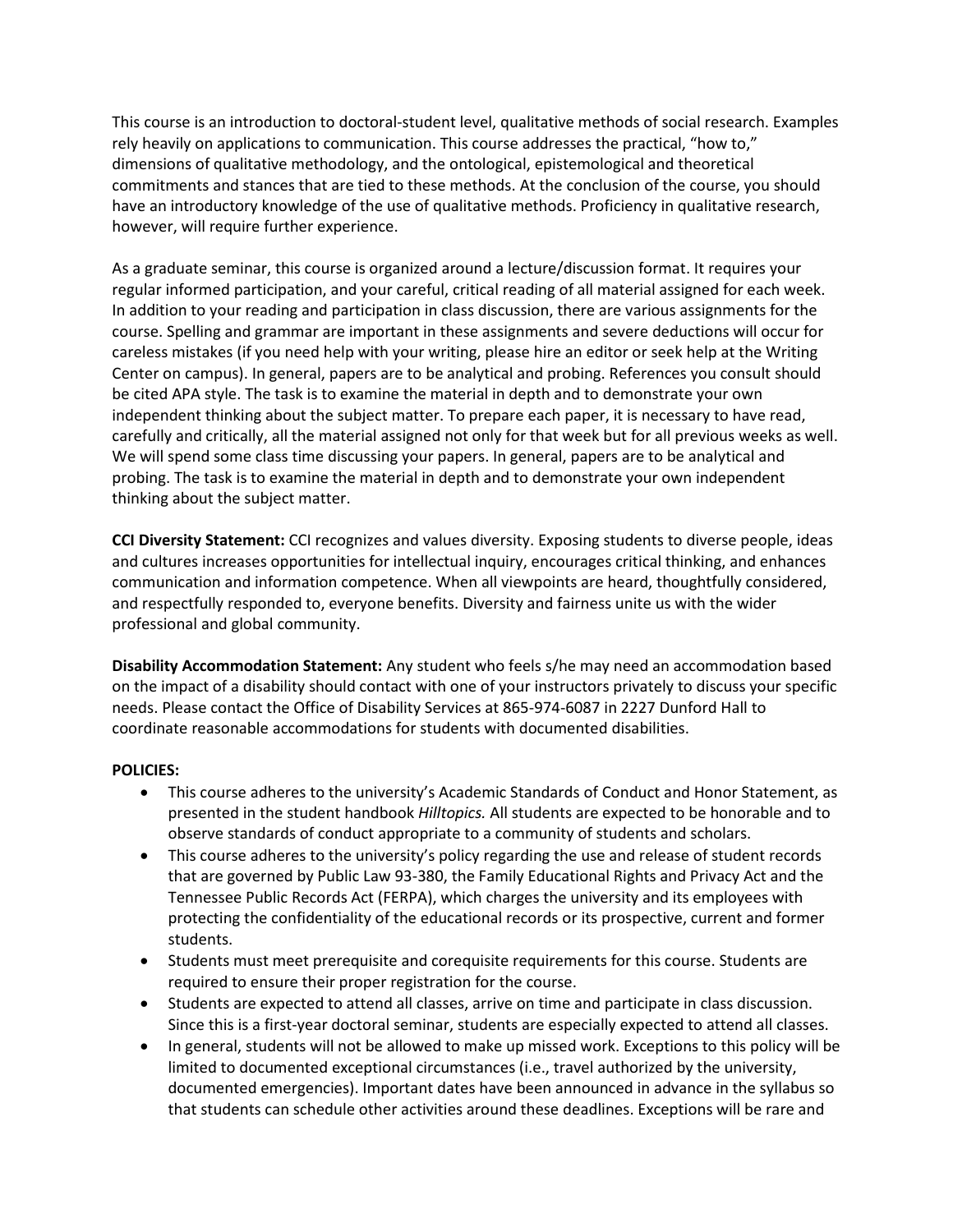at the discretion of the instructors. Any late assignments accepted will be graded significantly lower than work turned in on time.

- No extra credit will be given for additional work.
- Lectures may not be tape-recorded.
- Syllabus is subject to change, as instructors deem appropriate and necessary.
- Please turn off all handheld devices, including mobile phones, pagers, PDAs, etc. during class. Laptops and Ipads can be used for taking notes, pulling up assignments, and searching for material related to the class discussion, but not for emails, IM, Facebook, general browsing, etc. – it's incredibly disrespectful.
- All discussions will be ruled by mutual respect for people and their opinions.

**Lead Discussant/Respondent:** Each student will lead class discussion for several assigned readings throughout the semester, as well as be a synthesis respondent at the end of class periods. This is not a formal presentation. The objective of this assignment is for each student to lead a critical discussion of reading assignments, reviewing the main topic of the paper, methodology analysis, critique of results and discussion sections, as well as analyzing the writing style and academic outlet of the assigned piece. This can include elements such as background of the author(s), submission policy of the journals, editorial board of the journal, benefits to the body of knowledge, **commonalities with other assigned readings that day, research stream of the authors,** university affiliations, etc. The synthesis respondent will provide a concise synthesis of all the readings that day or related to the topic over several days.

## **GRADE**

Each doctoral student will negotiate with the professor what assignments they will complete this semester and the value of those assignments that are best suited for each students' course of study toward completion of a dissertation. If an agreement cannot be reached, the professor will assign assignments and related grade values for those assignments as indicated below.

#### **University of Tennessee's Grading Scale for Graduate Level Courses:**

- A Superior performance
- B+ Better than satisfactory performance
- B Satisfactory performance
- C+ Less than satisfactory performance
- C Performance well below the standard expected of graduate students
- D Clearly unsatisfactory performance and cannot be used to satisfy degree requirements
- F Extremely unsatisfactory performance and cannot be used to satisfy degree Requirements

#### **Standard Written Assignments (5)**

## *Assignment 1: The Qualitative State of Your Field (10%)*

Select three journals in your field. Define your field in any way you choose. Examine the three journals for the past **five** years for qualitative research articles. Write a five-page report (excluding reference but please provide a reference page) on the status of qualitative research in your field. Consider the topics addressed, authors, methods used, trends, explanations of qualitative approaches, whatever appears interesting and relevant. Make page 5 of your report a bibliography of articles located. Minimum number of articles is eight. If you find fewer than eight, search wider (more journals) or deeper (more years).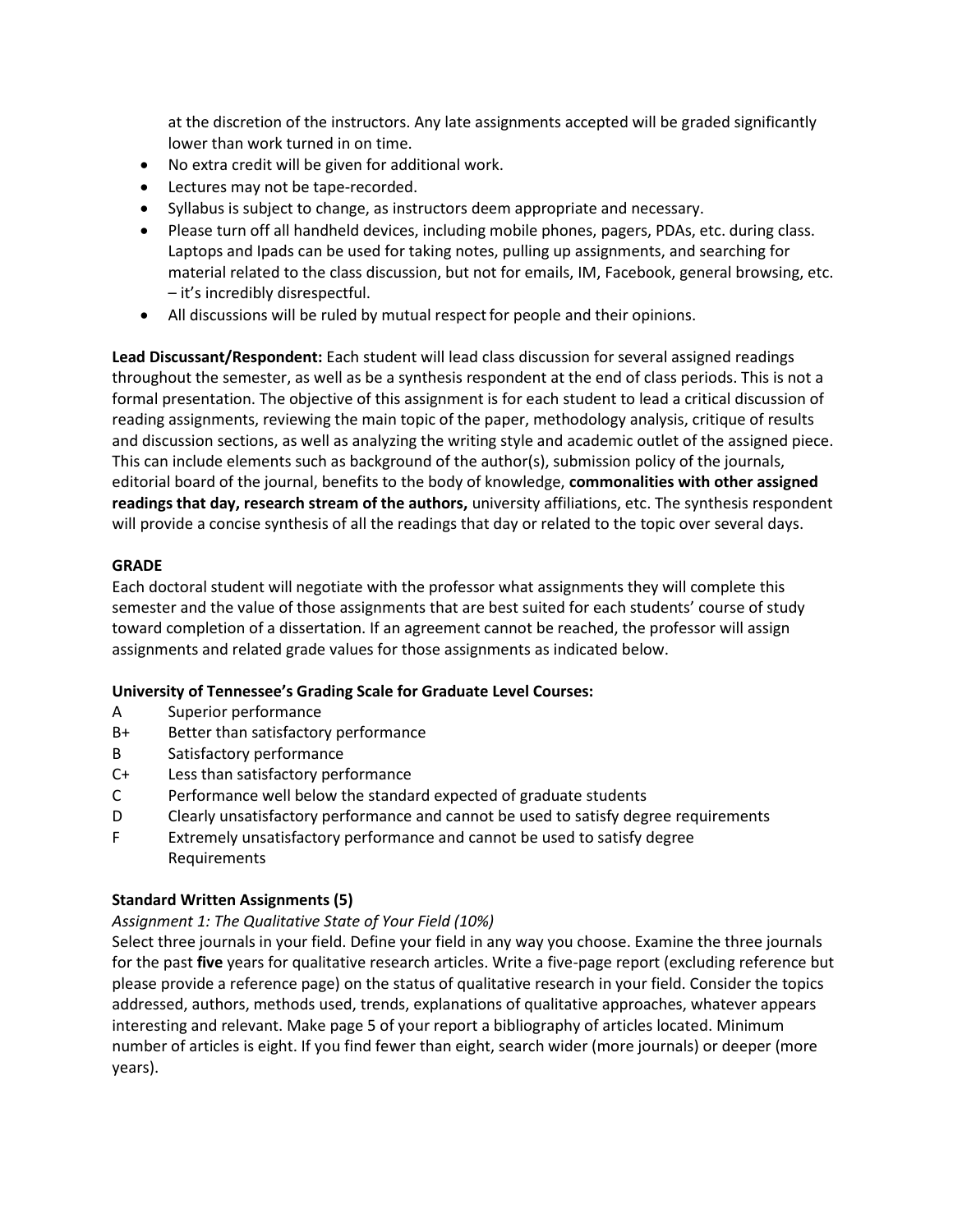#### *Assignment 2: Assumptions (10%)*

Identify two or three core assumptions related to qualitative research. Describe each as precisely as you can and evaluate its validity. Focus more on evaluation than on description. Include in your discussion as many references or illustrations from readings and class sessions as you find relevant. Suggested length: 7 to 10 typewritten pages.

## *Assignment 3: Long Interview (20%)*

Conduct an in-depth interview. The interview topic should be the same as for your final proposal. In fact, you will use findings from your interview in the literature section of the final proposal. Audiotape and transcribe the interview verbatim and turn in both.

## *Assignment 4:* Field Observations and Reflections (20%)

You will conduct one observation (preferably related to your research proposal) in a natural setting for two hours. Unless you have a particular research question in which you are interested, the question you need to address is: "What's going on here?" (Consider using this observation as a pilot for your proposal and integrating the observation into the proposal). Use the first five minutes to write a somewhat detailed description of the site. Then, pay attention to the people, how they look, how they interact, their behavior, etc. While on site, you will take condensed field notes. (Those taken on the field: reminders to yourself of things seen and heard. If you are writing too much, you won't be able to observe what is going on around you). Allow yourself the hour immediately after the observation to prepare your expanded field notes. (These are extensive notes. Write all you remember, but try not to make value judgments). When taking notes, I recommend that you divide the page in two columns. On one column write your observations, on the other jot down your thoughts and feelings.

## On **November 23,** you should turn in:

- Your condensed field notes
- Your expanded field notes
- A brief account of your observations; did you find an answer to your initial question? If so, what is your answer? If not, what precluded you from answering the question?
- A written reaction to the project including: Reflections on the experience of being an observer (what you learned about being an observer, about yourself, and about your comfort level with this method)

#### *Assignment 5: Research Proposal or Paper (40%)*

Do sufficient reading, fieldwork, or interviewing to write a ten-page or more qualitative-based research proposal. Your proposal must include some primary research utilizing the methods covered in class and should address the purpose/goal of the research, research questions, data gathering and analysis, and time frame to complete your study.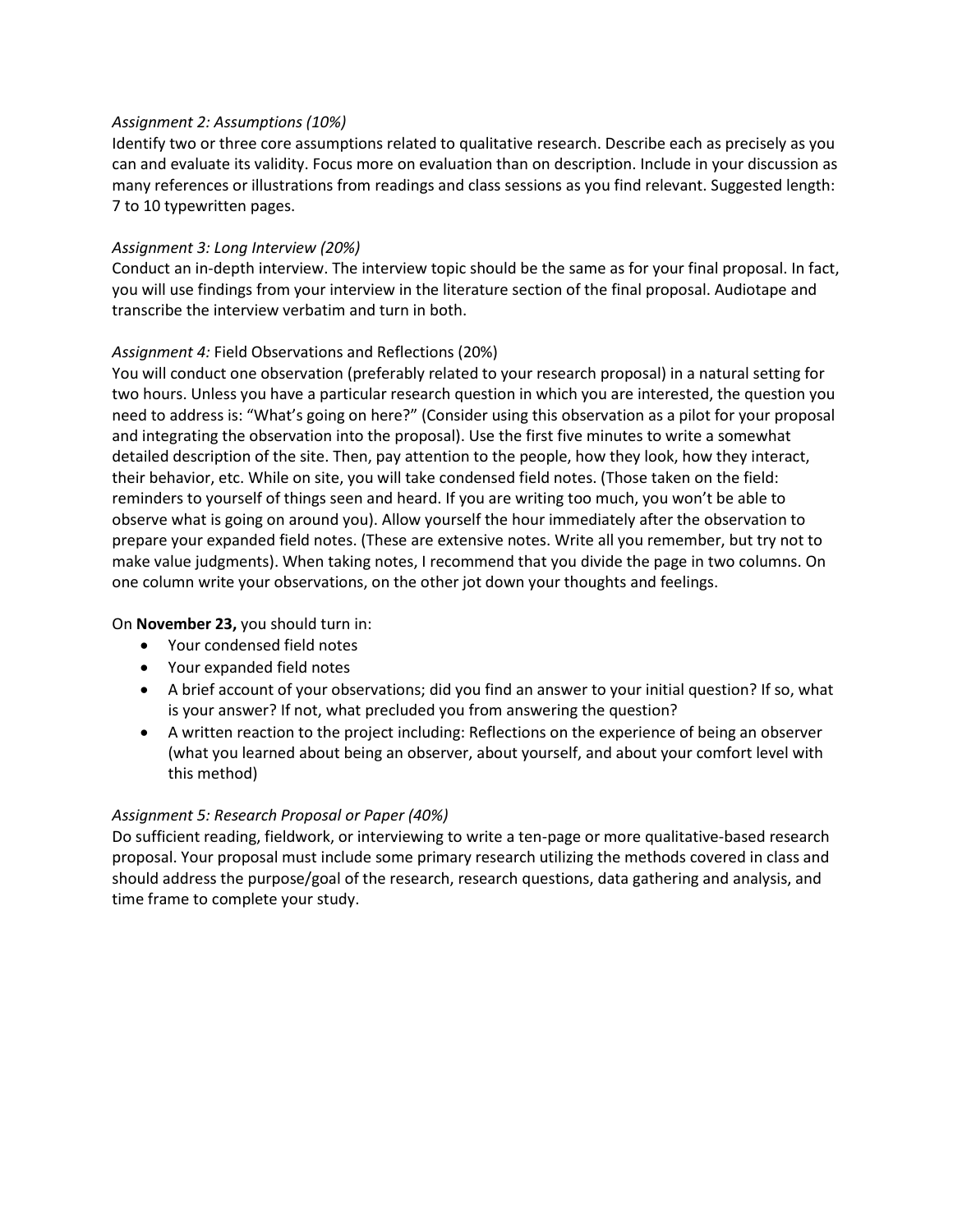**COURSE SCHEDULE: (flexible) CR = Course Reserves; HC = Hard Copy; otherwise on UT's library database or a quick Google search.** 

## **August 17: Course Introduction, Project Discussion**

## **August 24: An Overview of Qualitative Inquiry: Theoretical and Philosophical Considerations**

- Denzin, N. K., & Lincoln, Y. S. (2005). The discipline and practice of qualitative research. In N. K. Denzin & Y. S. Lincoln (Eds.) *The SAGE handbook of qualitative research* (pp. 1-32). Thousand Oaks, CA: Sage. (CR)
- Jackson, R. L., Drummond, D. K., & Camara, S. (2007). What is qualitative research? *Qualitative Research Reports in Communication, 8*(1), 21-28.
- Morrison, A. M., Haley, E., Sheehan, K. B., & Taylor, R. E., (2002). *Using qualitative research in advertising: Strategies, techniques, and applications.* Thousand Oaks, CA: Sage. Read: Chapter 2: Qualitative View of the World. (CR)
- Pauly, J. J. (1991). A beginner's guide to doing qualitative research in mass communication. *Journalism Monographs, 125,* 1-29. (CR)
- Chesebro, J. W. & Borisoff, D. J. (2007). What makes qualitative research qualitative? *Qualitative Research Reports in Communication, 8*(1), 3–14.

## **August 31: Is it Qualitative? Critical? Cultural?**

- Carey, J. W. (1983). The mass media and critical theory: An American view. In M. Burgoon (Ed.), *Communication Yearbook 6* (pp. 18-33). (CR)
- Kersten, A. (1986). Philosophical foundations for the construction of critical knowledge. In M. L. McLaughlin (Ed.), *Communication Yearbook 9* (pp. 756-774). (CR)
- Kellner, D. (1997). Critical theory and cultural studies: The missed articulation. In J. McGuigan (Ed.), *Cultural Methodologies* (pp. 12-41). London: Sage. (CR)
- Kincheloe, J.L. & McLaren, P. (2005). Rethinking critical theory and qualitative research. In N. Denzin & Y. Lincoln (Eds.), *The SAGE handbook of qualitative research* (3rd ed., pp. 303-342). Thousand Oaks, CA: Sage Publications. (CR)
- Schwandt, T. A. (2000). Three epistemological stances for qualitative inquiry: Interpretivism, hermeneutics, and social constructionism. In N. K. Denzin & Y. S. Lincoln (Eds.), *Handbook of qualitative research* (2nd ed., pp. 189-213). Thousand Oaks, CA: Sage. (CR)

#### **September 7: Theories/Concepts in Qualitative Inquiry**

*Make sure to read Mill's article on your own time.*

- Goffman, E. (1959). *The presentation of self in everyday life.* New York: Anchor Books.
- Blumer, *Symbolic Interactionism*, The methodological position of symbolic interactionism, 1-77 (CR)
- Glaser and Strauss, *The Discovery of Grounded Theory*, 1-43 (CR)
- Carey, *Sociology and Public Affairs,* (The Chicago Sociologists as an Intellectual Community), 151- 190. (CR)
- Mills, The Sociological Imagination, 1-75. (CR)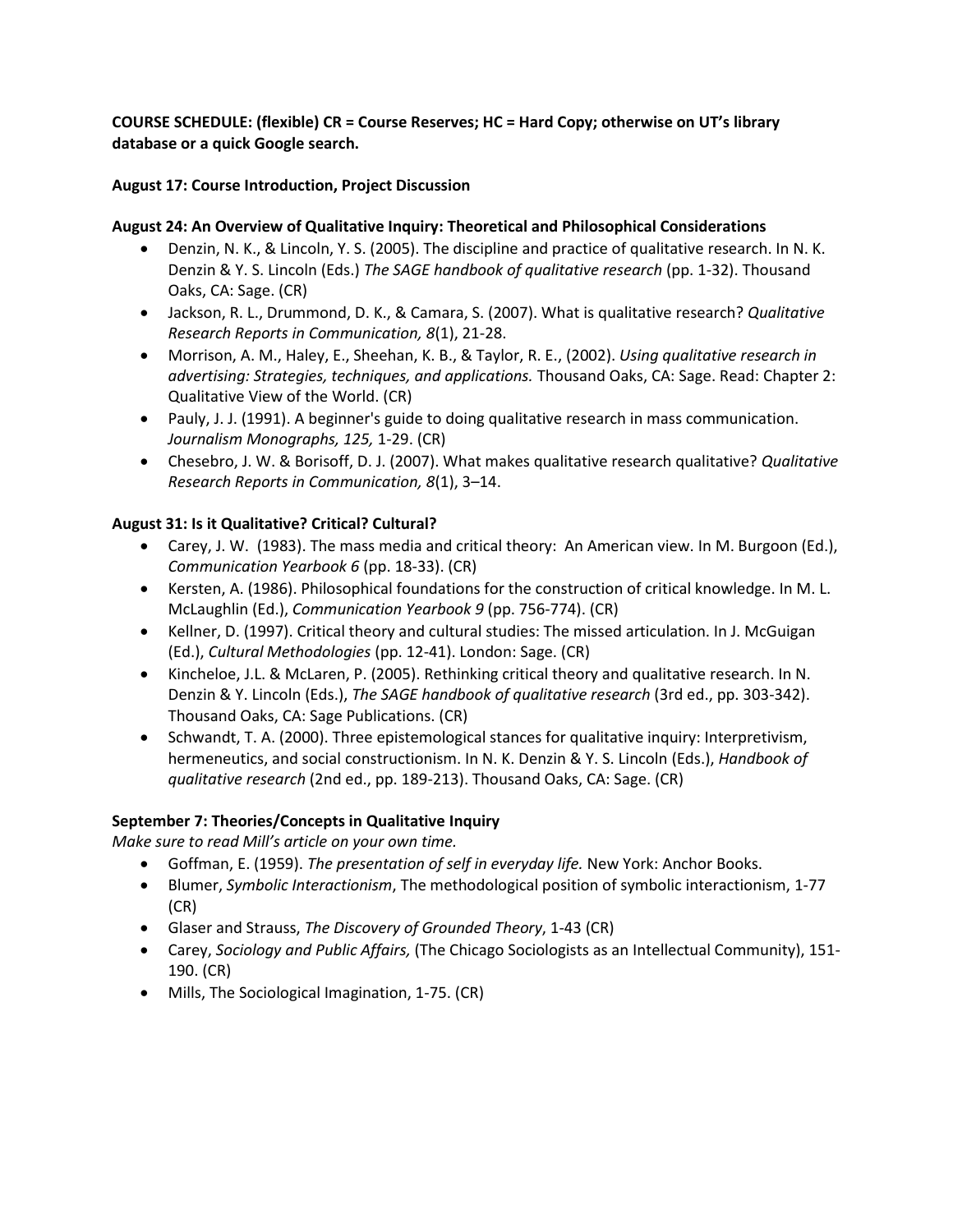## **September 14: Interviewing – Taking it to a Higher Level**

*Assumes everyone has a basic understanding of the interview methodology and method material. Please prepare accordingly if this is not the case.*

- Glaser and Strauss, *The Discovery of Grounded Theory,* 251-257. (CR)
- Morrison, A. M., Haley, E., Sheehan, K. B., & Taylor, R. E., (2002). *Using qualitative research in advertising: Strategies, techniques, and applications.* Thousand Oaks, CA: Sage. Read: Chapter 4: Listening to Consumers. (CR)
- McCracken, Grant. (1988). *The Long Interview.* Newbury Park, CA: Sage.

## **September 21: Qualitative: Focus Groups & Project Techniques with Research Examples**

*PATRICK LEADS CLASS – ADDITIONAL READINGS AND ASSIGNMENTS TO BE DETERMINED BY LEAD STUDENT*

- Morgan, David L. (1997). *Focus Groups as Qualitative Research* (2<sup>nd</sup> Ed.). Thousand Oaks, CA: *Sage.*
- Boddy, C., & Ennia, S. (2007). How Do Marketing Academics View Research as Opposed to Teaching? A Projective Technique Puts Some Qualitative Flesh on the Quantitative Bones. *The Marketing Review, 7*, 23-43.
- Boddy, C. (2005). Projective Techniques in Market Research: Valueless Subjectivity or Insightful Reality? *International Journal of Market Research, 47*(3), 239-254.
- Ramsey, E., Ibbotson, P., & McCole, P. (2006). Application of projective techniques in an ebusiness research context: A response to 'Projective techniques in market research – valueless subjectivity or insightful reality?' *International Journal of Market Research, 48*(5), 551-573.

## **September 28: Qualitative: Focus Groups with Analysis**

*Additional reading assignments will be added following the progress of the previous week's discussion*

- Morgan, David L. (1997). *Focus Groups as Qualitative Research* (2<sup>nd</sup> Ed.). Thousand Oaks, CA: *Sage.*
- Madriz, E. (2000). Focus groups in feminist research. In N. K. Denzin & Y. S. Lincoln (Eds.), *Handbook of qualitative research* (2nd ed., pp. 835–850). Thousand Oaks, CA: Sage. (CR)

## **October 5: Qualitative: Personal Documents, Life History (Workshop)**

- Tierney, W. G. (2001). Life history and the postmodern challenge. In N. Denzin & Y. S. Lincoln (Eds.), *Handbook of qualitative research* (2nd ed., pp. 537-553). Thousand Oaks, CA: Sage. (CR)
- Glaser and Strauss, *Grounded Theory*, pp. 161-183. (CR)
- Hodder, I. (2001). The Interpretation of Documents and Material Culture. In N. Denzin & Y. S. Lincoln (Eds.), *Handbook of qualitative research* (2<sup>nd</sup> ed., pp. 703-715). Thousand Oaks, CA: Sage. (CR)

## **October 12: Qualitative: Ethnography, Participant Observation with Research Examples**

*SCOTT LEADS CLASS - ADDITIONAL READINGS AND ASSIGNMENTS TO BE DETERMINED BY LEAD STUDENT*

- Jorgensen, Danny L. (1989). *Participant observation: A methodology for human studies.*  Thousand Oaks, CA: Sage.
- Vidich, A. J., & Lyman, S. M. (2001). Qualitative methods: Their history in sociology and anthropology. In N. Denzin & Y. S. Lincoln (Eds.), *Handbook of qualitative research* (2<sup>nd</sup> ed., pp. 23-44). Thousand Oaks, CA: Sage. (CR – Parts 1 & 2)